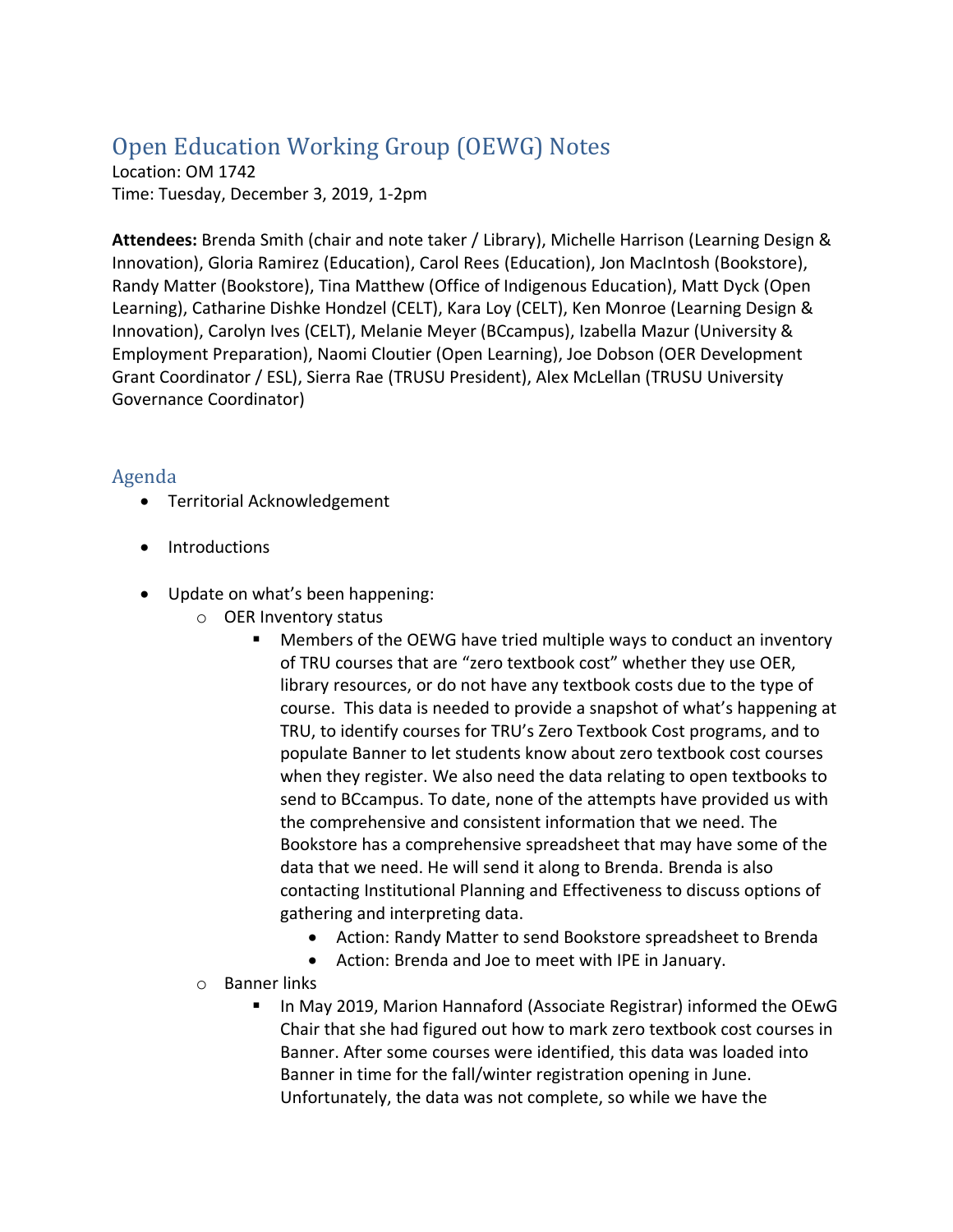technical capability to mark ZTC courses, we are still working on obtaining the data.

- o OER Development Grant
	- TRU has provided SIF funding for grants for 2019-2020 and 2020-2021 fiscal year. The grant has been promoted via email, newsletters, informal chats with faculty, and an *Inside TRU* article. The call for the next round of grants will be coming soon, so please stay tuned.
- o Open Ed website
	- The OEWG website [\(https://oewg.trubox.ca/\)](https://oewg.trubox.ca/) was presented at the March 2019 meeting. More information has been added to the website. The site is designed to explore the concepts of OE (including both OER and open pedagogy), to highlight OEWG activities and projects, and to provide information about upcoming conferences, events, and research in the field. If you have suggestions for content to add to the website, please let Brenda know.
- o Presenting to Faculty Councils with faculty champions
	- Brenda asked the group about what they thought about having the OEWG present to Faculty Councils with an OE champion from that faculty. The group agreed that this was a good idea.
		- Action: Brenda and Jamie to contact Faculty Council Chairs to get on meeting agendas for the winter semester and identify faculty champions for each faculty/school.
- Draft report for the Provost
	- $\circ$  Brenda briefly reviewed the draft report she has compiled to send to the Provost about Open Ed activities at TRU. She will circulate it to the OEWG members for feedback before sending it to the Provost. Please let Brenda know if there is any missing, incorrect, misleading, or unnecessary information in the report.
		- Note: the draft report is attached at the end of this document
- BCcampus Guests: Ross McKerlich, Open Education Advisor for the Interior and Melanie Meyers, Project Manager, Business & STEM Programs, Open Education
	- $\circ$  Unfortunately, Ross McKerlich was unable to attend due to the highway closure in Falkland due to a police incident. Melanie Meyers provided a brief update about BCcampus' role related to open education, including the \$3.26 million from the provincial government to fund more open educational resources.
- Sharing experiences updates on various projects including Zed Cred and the OER grants. Lessons learned so far for future projects?
- Next steps